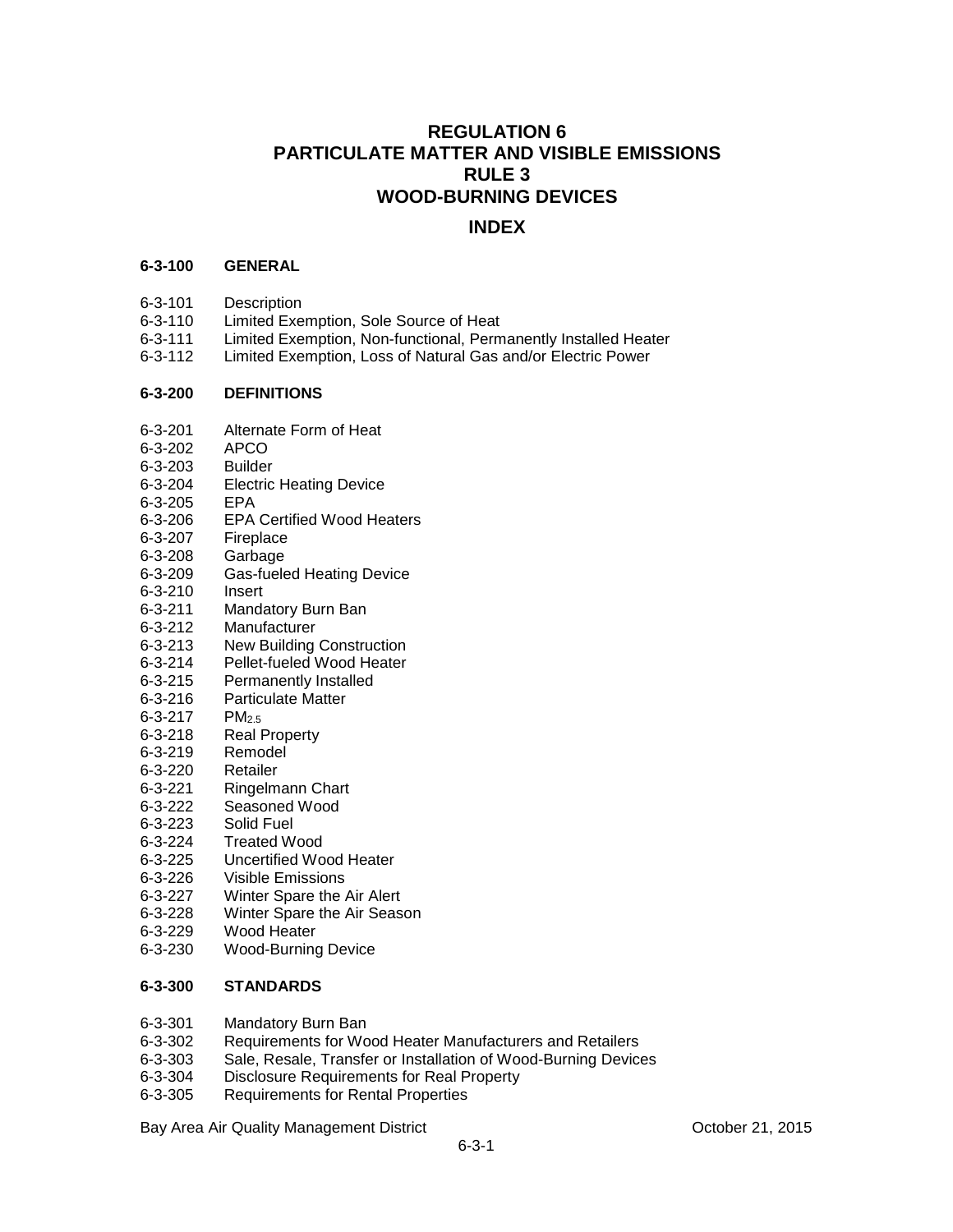- 6-3-306 Requirements for New Building Construction
- 6-3-307 Requirements for Remodeling a Fireplace or Chimney
- 6-3-308 Visible Emissions Limitation
- 6-3-309 Prohibition Against Burning Garbage, Non-Seasoned Wood or Certain Materials
- 6-3-310 Requirements for Sale of Wood

### **6-3-400 ADMINISTRATIVE REQUIREMENTS**

- 6-3-401 Device Sale or Installation, Public Awareness Information
- 6-3-402 Device Manufacturer's Certification or Proof of Equivalency
- 6-3-403 Labeling for Solid Fuel or Wood Sale
- 6-3-404 Registration of EPA Certified Wood Heaters
- 6-3-405 Registration Renewal

### **6-3-500 MONITORING AND RECORDS**

- 
- 6-3-501 Burden of Proof Proof of Certification or Equivalency

### **6-3-600 MANUAL OF PROCEDURES**

- 6-3-601 Determination of Visible Emissions
- 6-3-602 Determination of Moisture Content<br>6-3-603 Determination of EPA Certification
- Determination of EPA Certification or Demonstration of Equivalency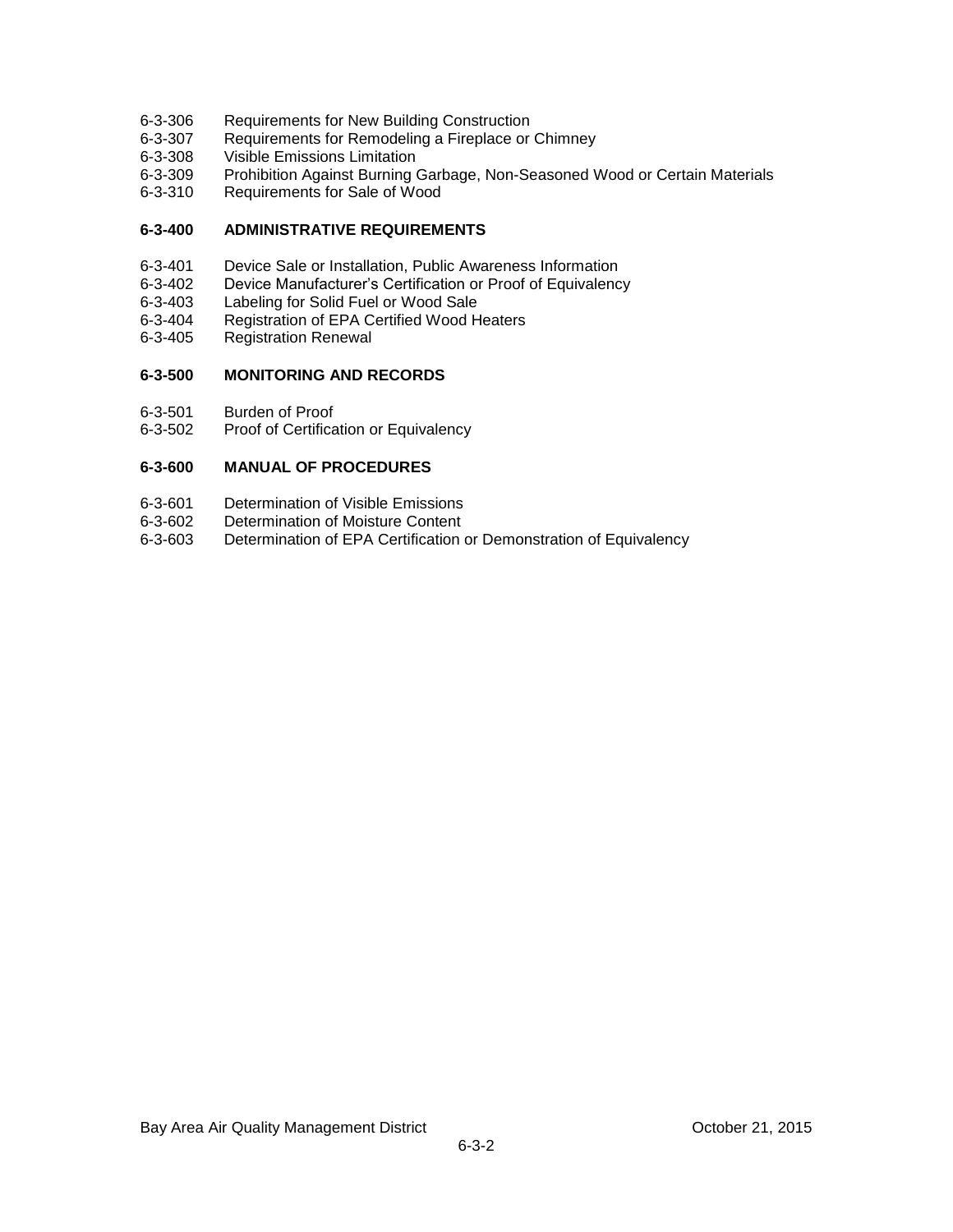# **REGULATION 6 PARTICULATE MATTER AND VISIBLE EMISSIONS RULE 3 WOOD-BURNING DEVICES**

(Adopted July 9, 2008)

### **6-3-100 GENERAL**

- **6-3-101 Description:** The purpose of this rule is to limit emissions of particulate matter and visible emissions from wood-burning devices used for primary heat, supplemental heat or ambiance. *(Amended 10/21/15)*
- **6-3-110 Limited Exemption, Sole Source of Heat:** Until October 31, 2016, the requirements of Section 6-3-301 shall not apply to any person whose sole source of heat is a wood-burning device.
	- **110.1** Effective November 1, 2016, the requirements of Section 6-3-301 shall not apply to any person whose sole source of heat is an EPA certified wood-burning device that is registered with the District per the requirements of Sections 6-3-404 and 405 and who does not have available to them a permanently-installed natural gas, propane or electric heating device. Qualification for exemption is subject to verification.
	- **110.2** Effective November 1, 2018, rental properties subject to Section 6-3-305 located in areas with natural gas service no longer qualify for exemption in Section 6-3-110.1. *(Amended 10/21/15)*
- **6-3-111 Limited Exemption, Non-functional, Permanently Installed Heater**: Effective November 1, 2015, the requirement of Section 6-3-301 shall not apply to any person whose only nonwood-burning, permanently-installed source of heat is non-functional and requires repair to resume operation. A dwelling may qualify for a 30-day exemption if there is no alternate form of heat and the non-functional heater is repaired to resume function within 30 days. Qualification for this exemption is subject to verification and must be supported by documentation of repair, which must be submitted to the District within 10 days of a receipt of a request for such records.

*(Adopted 10/21/15)*

**6-3-112 Limited Exemption, Loss of Natural Gas and/or Electric Power**: The requirement of Section 6-3-301 shall not apply to a person whose dwelling is in an area that has a temporary loss of gas and/or electric utility service and there is no alternate form of heat available. Qualification for exemption is subject to verification.

*(Amended 10/21/15)*

### **6-3-200 DEFINITIONS**

**6-3-201 Alternate Form of Heat:** A form of heat that does not burn wood or any other solid fuels. Alternate forms of heat include, but are not limited to gas-fueled (e.g. propane or natural gas) or electric heat.

*(Adopted 10/21/15)*

- **6-3-202 APCO:** The Air Pollution Control Officer of the Bay Area Air Quality Management District (District) or the designee thereof.
- **6-3-203 Builder:** Any individual or company that constructs or sells any residential or commercial property.

*(Amended 10/21/15)*

Bay Area Air Quality Management District **Containers** Coronation Coronation Coronation Coronation October 21, 2015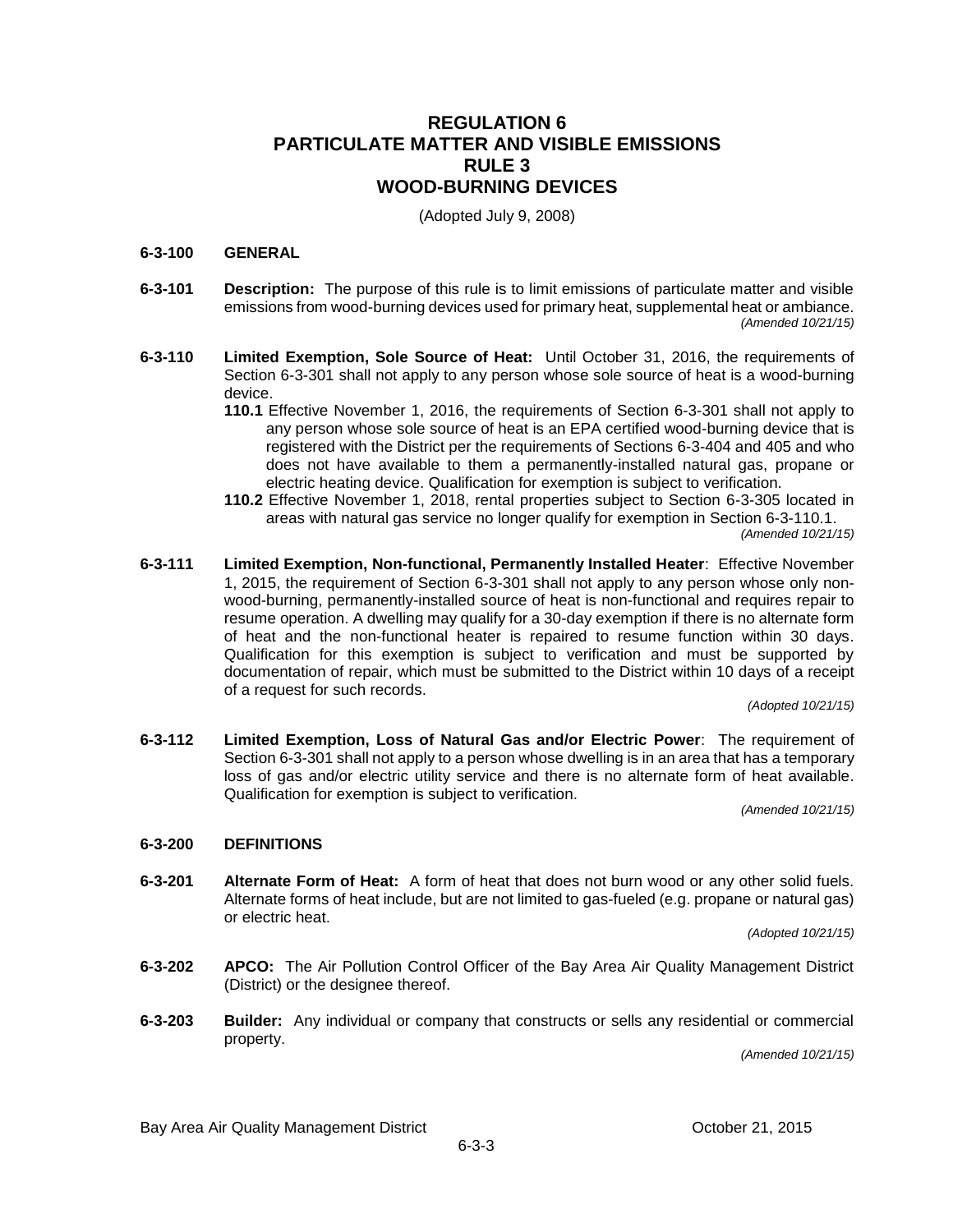**6-3-204 Electric Heating Device:** Any device that produces heat through use of an element utilizing resistance from alternating current or other means of electrical space heating, including, but not limited to, electric fireplaces, heat pumps, or wall heaters.

*(Amended 10/21/15)*

**6-3-205 EPA:** United States Environmental Protection Agency.

*(Adopted 10/21/15)*

**6-3-206 EPA Certified:** Any wood-burning heater that meets the standards set forth in Title 40 Code of Federal Regulations (CFR), Part 60, Subpart AAA in effect at the time of installation and is certified and labeled pursuant to those regulations. An EPA certified wood heater may be freestanding, built-in, or an insert within a fireplace.

*(Adopted 10/21/15)*

- **6-3-207 Fireplace:** Any installed masonry or factory-built wood-burning device designed to operate with an air-to-fuel ratio greater than or equal to 35-to-1.
- **6-3-208 Garbage:** Any solid, semisolid, or liquid waste generated from residential, commercial, and industrial sources, including trash, refuse, rubbish, industrial wastes, asphaltic products, manure, vegetable or animal solid or semisolid wastes, and other discarded solid or semisolid wastes.
- **6-3-209 Gas-fueled Heating Device:** Any device that utilizes natural gas or propane as a fuel source exclusively including, but not limited to, gas-fueled fireplaces, gas-fueled room heaters, or gas-fueled inserts.

*(Amended 10/21/15)*

**6-3-210 Insert:** A wood or gas-fueled heater designed to be installed in an existing masonry or factory-built fireplace.

*(Adopted 10/21/15)*

- **6-3-211 Mandatory Burn Ban:** Any period during which the air quality is forecast by the District to be unhealthy due to ambient levels of particulate and burning wood or any solid fuels is illegal in the Bay Area. A Mandatory Burn Ban is announced through a Winter Spare the Air Alert. *(Adopted 10/21/15)*
- **6-3-212 Manufacturer:** Any person who constructs or imports a wood-burning fireplace or woodburning heater.

*(Adopted 10/21/15)*

**6-3-213 New Building Construction:** Any single or multi-family housing unit, for which construction began on or after November 1 2016. Construction is deemed to occur when the foundation for the structure is installed.

*(Adopted 10/21/15)*

**6-3-214 Pellet-fueled Wood Heater:** A wood-burning device which is operated on pellet-fuel and is either EPA certified or exempted under U.S. EPA requirements set forth in Title 40 Code of Federal Regulation (CFR), Part 60, Subpart AAA. Pellet fuel may be composed of compressed wood, corn or other biomass.

*(Amended 10/21/15)*

**6-3-215 Permanently Installed:** A device that is fixed to the structure of a dwelling or unit and is not readily movable.

*(Adopted 10/21/15)*

Bay Area Air Quality Management District October 21, 2015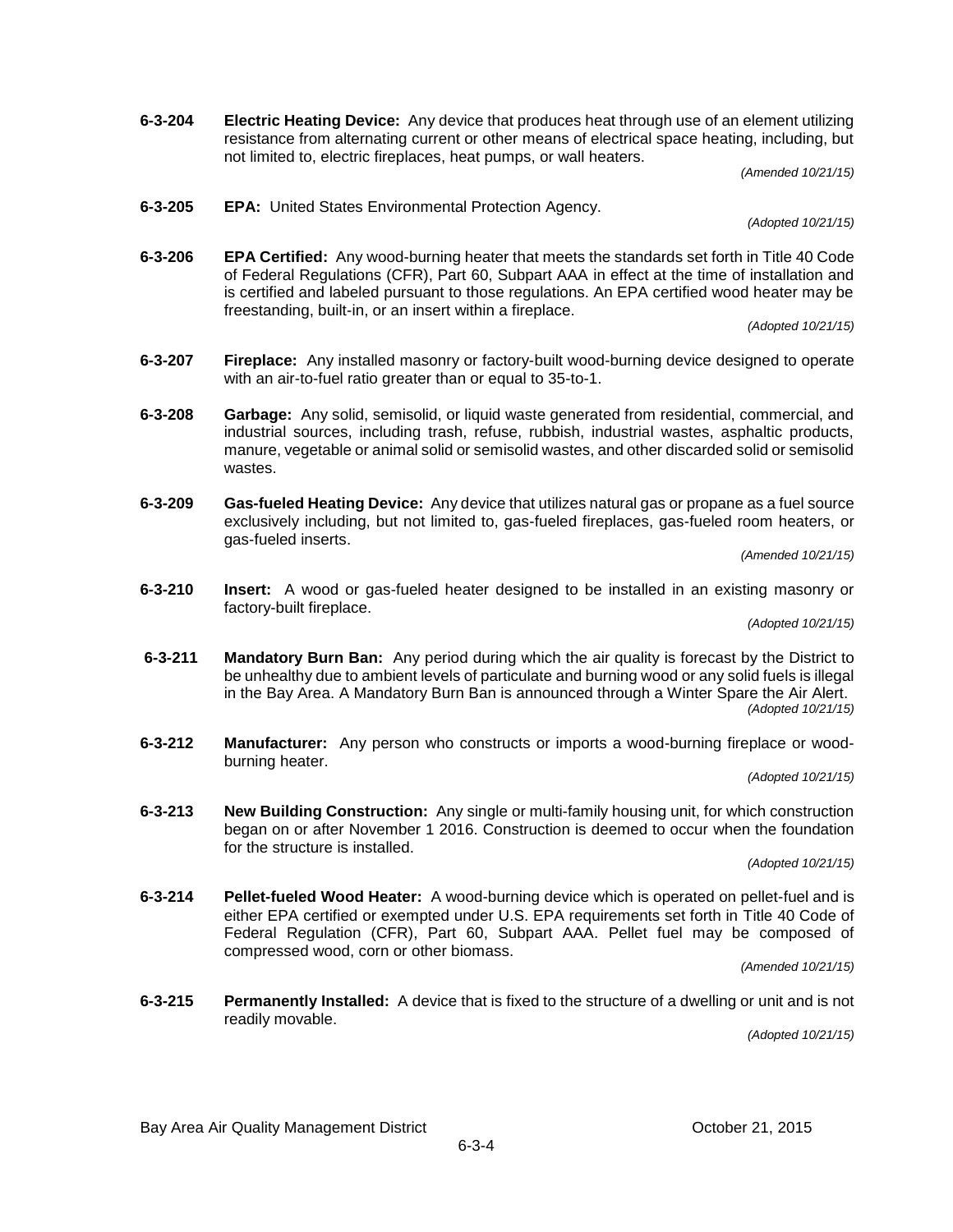**6-3-216 Particulate Matter (PM):** Any material that is emitted as liquid or solid particles, or as gaseous material that becomes liquid or solid particles at the testing temperatures specified in the source test method, excluding combined water.

*(Adopted 10/21/15)*

**6-3-217 PM2.5:** PM2.5 has an aerodynamic diameter equal to or less than 2.5 microns.

*(Adopted 10/21/15)*

- **6-3-218 Real Property:** The land and anything affixed to the land, such as a building or structures. *(Adopted 10/21/15)*
- **6-3-219 Remodel:** A change to the appearance and/or functional utility of a fireplace or chimney that requires a building permit.

*(Adopted 10/21/15)*

**6-3-220 Retailer:** Any person engaged in the sale of wood-burning fireplaces, wood-burning heaters, or outdoor wood-burning devices.

*(Adopted 10/21/15)*

- **6-3-221 Ringelmann Chart:** A numerical ranking system whereby graduated shades of gray varying by five equal steps between white and black are visually compared to the density of smoke. The chart, as distributed by the United States Bureau of Mines, provides the graduated shades 1, 2, 3, 4 and 5, which are known as Ringelmann No. 1, 2, 3, 4 and 5, respectively. The system is used in determining whether emissions of smoke are within limits or standards of opacity.
- **6-3-222 Seasoned Wood:** Firewood that has a moisture content of 20 percent or less by weight using the testing method specified in Section 6-3-602.
- **6-3-223 Solid Fuel:** Any wood, wood-based product, non-gaseous or non-liquid fuel, including but not limited to: manufactured logs, pressed logs, wood or other pellet products.
- **6-3-224 Treated Wood:** Wood of any species that has been chemically impregnated, painted, or similarly modified to improve resistance to insects or weathering.
- **6-3-225 Uncertified Wood Heater:** A wood heater that is not certified by the U.S. EPA to meet requirements in Title 40 Code of Federal Regulations, Part 60, Subpart AAA.

*(Adopted 10/21/15)*

- **6-3-226 Visible Emissions:** Emissions which are visually perceived by an observer. Restrictions on visible emissions in District regulations are expressed as numbers on the Ringelmann Chart, as published by the United States Bureau of Mines.
- **6-3-227 Winter Spare the Air Alert (WSTA):** An alert by the APCO that notifies the public when a negative impact upon public health is anticipated resulting from PM2.5 levels forecast to exceed 35 µg/m<sup>3</sup> and that results in a Mandatory Burn Ban. Members of the public can verify status of a burn ban through the following methods:
	- Listen to local TV or Radio News;
	- Call 1-877-4NO-BURN; or
	- Check [www.sparetheair.org.](http://www.sparetheair.org/)

*(Adopted 10/21/15)*

**6-3-228 Winter Spare the Air Season:** The months of November, December, January and February.

*(Adopted 10/21/15)*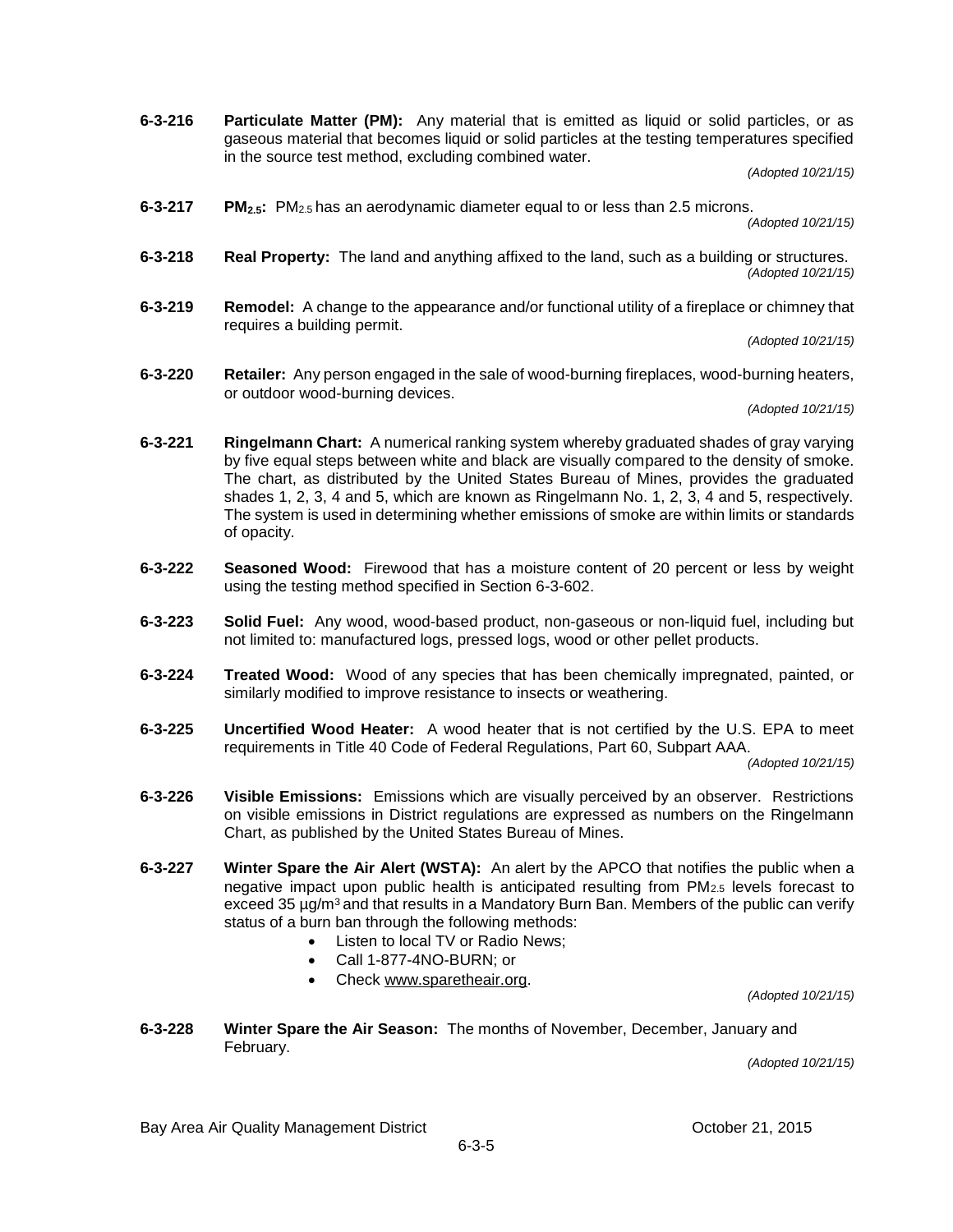- **6-3-229 Wood Heater:** An enclosed wood-burning device capable of and intended for space heating such as a. wood stove, pellet-fueled wood heater, or wood-burning fireplace insert. *(Adopted 10/21/15)*
- **6-3-230 Wood-burning Device:** Any wood heater, fireplace, or any indoor permanently installed device used to burn any solid fuel for space-heating or aesthetic purposes.

### **6-3-300 STANDARDS**

**6-3-301 Mandatory Burn Ban:** During the months of November through February, no person shall operate or combust wood or solid-fuel products in any wood-burning device during a Mandatory Burn Ban.

*(Amended 10/21/15)*

- **6-3-302 Requirements for Wood Heater Manufacturers and Retailers:** No manufacturer or retailer shall advertise, sell, offer for sale or resale, supply, install or transfer a new or used wood-burning device intended for use within District boundaries unless the device meets or exceeds the requirements of Title 40 Code of Federal Regulations, Part 60, Subpart AAA, which are as follows:
	- **302.1** Effective May 15, 2015, any wood heater that is manufactured must be certified to meet the 4.5 g/hr emissions rating specified in 40 C.F.R. § 60.532(a).
	- **302.2** Effective December 31, 2015, any wood heater that is sold at retail must be certified to meet the emissions rating of 4.5 g/hr as specified in 40 C.F.R. § 60.532(a).
	- **302.3** Effective May 15, 2020, any wood heater that is manufactured or sold at retail must meet an emissions rating of 2.5 g/hr if crib tested, or 2.0 g/hr if cordwood tested, as specified in 40 C.F.R. § 60.532(b) and (c).

*(Adopted 10/21/15)*

**6-3-303 Sale, Resale, Transfer or Installation of Wood-Burning Devices**: Effective December 1, 2015, no person shall advertise, sell, offer for sale or resale, supply, install or transfer a new or used wood-burning device intended for use within District boundaries unless the device meets or exceeds the requirements of Title 40 Code of Federal Regulations, Part 60, Subpart AAA. This requirement does not apply if a wood-burning device is an installed fixture included in the sale or transfer of any real property.

*(Amended 10/21/15)*

**6-3-304 Disclosure Requirements for Real Property:** Effective June 1, 2016, any person selling, renting or leasing real property shall provide sale or rental disclosure documents that describe the health hazards of PM<sub>2.5</sub> from burning wood or any solid fuel as a source of heat. Disclosure documents must disclose  $PM_{2.5}$  health hazards in accordance with quidance made available on the District's website.

*(Adopted 10/21/15)*

**6-3-305 Requirements for Rental Properties:** Effective November 1, 2018, all real property offered for lease or rent in areas with natural gas service shall have a permanently-installed form of heat that does not burn solid fuel.

*(Adopted 10/21/15)*

**6-3-306 Requirements for New Building Construction:** Effective November 1, 2016, no person or builder shall install a wood-burning device in a new building construction.

*(Amended 10/21/15)*

**6-3-307 Requirements for Remodeling a Fireplace or Chimney:** Effective November 1, 2016, no person shall remodel a fireplace or chimney unless a gas-fueled, electric, or EPA certified device is installed that meets requirements in Title 40 Code of Federal Regulations, Part 60, Subpart AAA. This requirement is triggered by a fireplace or chimney remodel where a total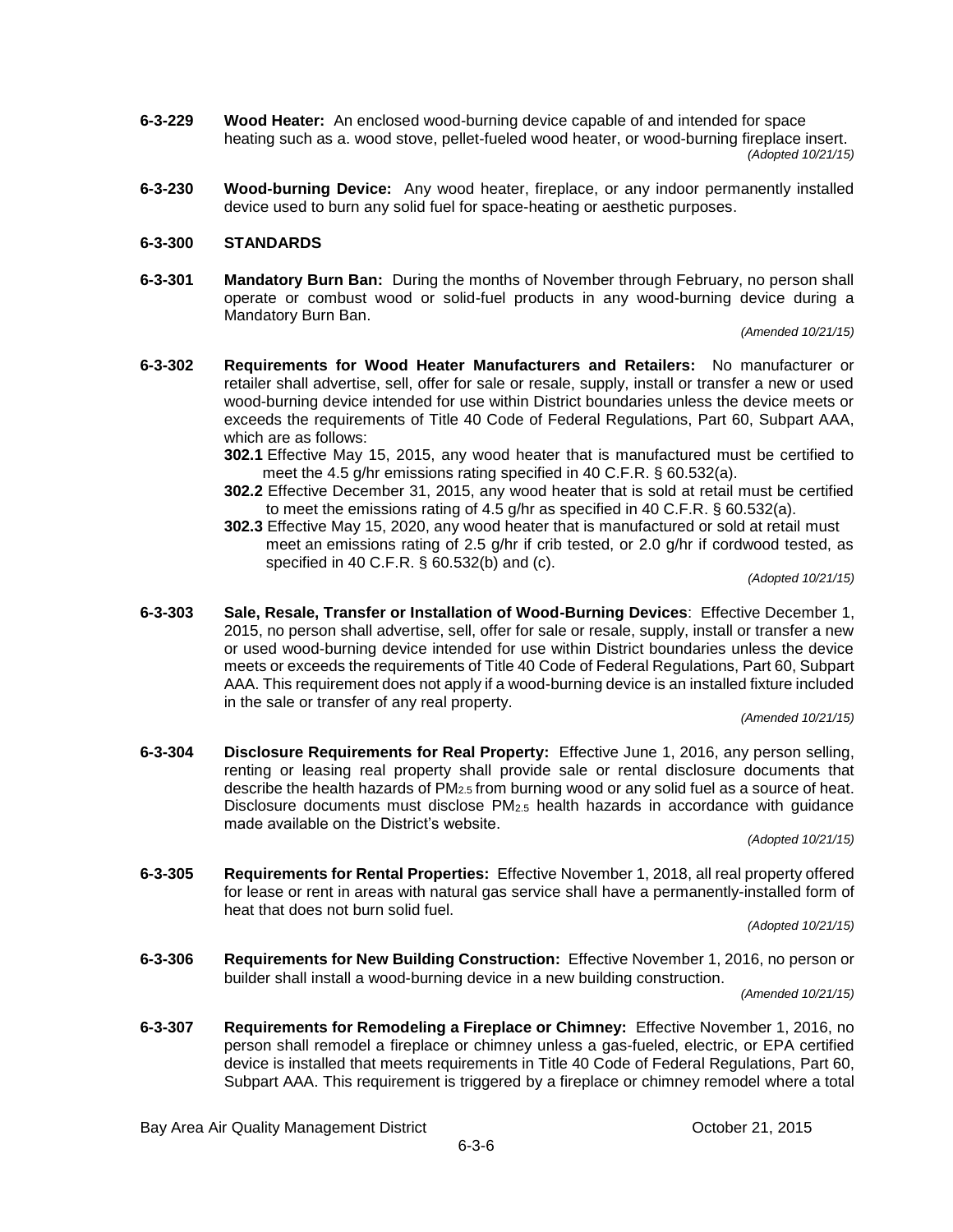cost exceeds \$15,000 and requires a local building permit. The total cost excludes the cost of a building permit.

*(Adopted 10/21/15)*

**6-3-308 Visible Emissions Limitation:** Effective November 1, 2015, no person shall cause or allow a visible emission from any wood-burning device in any building or structure that exceeds No. 1 on the Ringelmann Chart or 20 percent opacity for a period or periods aggregating more than 3 minutes in any hour. Visible emissions from the startup of a new fire for a period not to exceed twenty consecutive minutes in any consecutive four-hour period are not subject to this provision.

*(Amended 10/21/15)*

- **6-3-309 Prohibition Against Burning Garbage, Non-Seasoned Wood or Certain Materials:** No person shall cause or allow any of the following materials to be burned in a wood-burning device: garbage, treated wood, non-seasoned wood, used or contaminated wood pallets, plastic products, rubber products, waste petroleum products, paints and paint solvents, coal, animal carcasses, glossy or colored paper, salt water driftwood, particle board, and any material not intended by a manufacturer for use as a fuel in a wood-burning device.
- **6-3-310 Requirements for Sale of Wood:** No person shall sell, offer for sale, or supply any wood (not to include manufactured logs) intended for use in a wood-burning device that does not meet one of the following requirements:
	- 3**10**.1 Have a moisture content of 20 percent or less by weight, or
	- 3**10**.2 For moisture content of greater than 20 percent by weight, be identified as unseasoned wood and include instructions on how to dry out the wood, as required in Section 6-3-40**3**.3, before combustion.

## **6-3-400 ADMINISTRATIVE REQUIREMENTS**

**6-3-401 Device Sale or Installation, Public Awareness Information:** Any person offering for sale, selling or installing a new or used wood-burning device subject to Sections 6-3-302 and 6-3- 303 shall provide public awareness information to each purchaser of a wood-burning device in the form of pamphlets, brochures, or fact sheets addressing proper installation, operation, and maintenance of the wood-burning device and the health effects of wood smoke. The information on health effects of wood smoke shall include the following statement:

> "Wood smoke contains harmful particulate matter (PM) which is associated with numerous negative health effects.

- **6-3-402 Device Manufacturer's Certification or Proof of Equivalency:** The manufacturer and retailer of any wood-burning device shall provide documentation to any purchaser that the device is U.S. EPA certified or that the device meets the equivalent Title 40 Code of Federal Regulations (CFR), Part 60, Subpart AAA.
- **6-3-403 Labeling for Solid Fuel or Wood Sale:** Any person offering for sale, selling or providing solid fuel or wood intended for use in a wood-burning device within District boundaries shall: 40**3**.1 Attach a label to each package of solid fuel or wood sold that states the following:

"Use of this and other solid fuels may be restricted at times by law. Please check 1- 877-4-NO-BURN or<http://www.8774noburn.org/> before burning."

40**3**.2 If wood is seasoned (not to include manufactured logs), then the label must also state the following:

"This wood meets air quality regulations for moisture content to be less than 20 % (percent) by weight for cleaner burning."